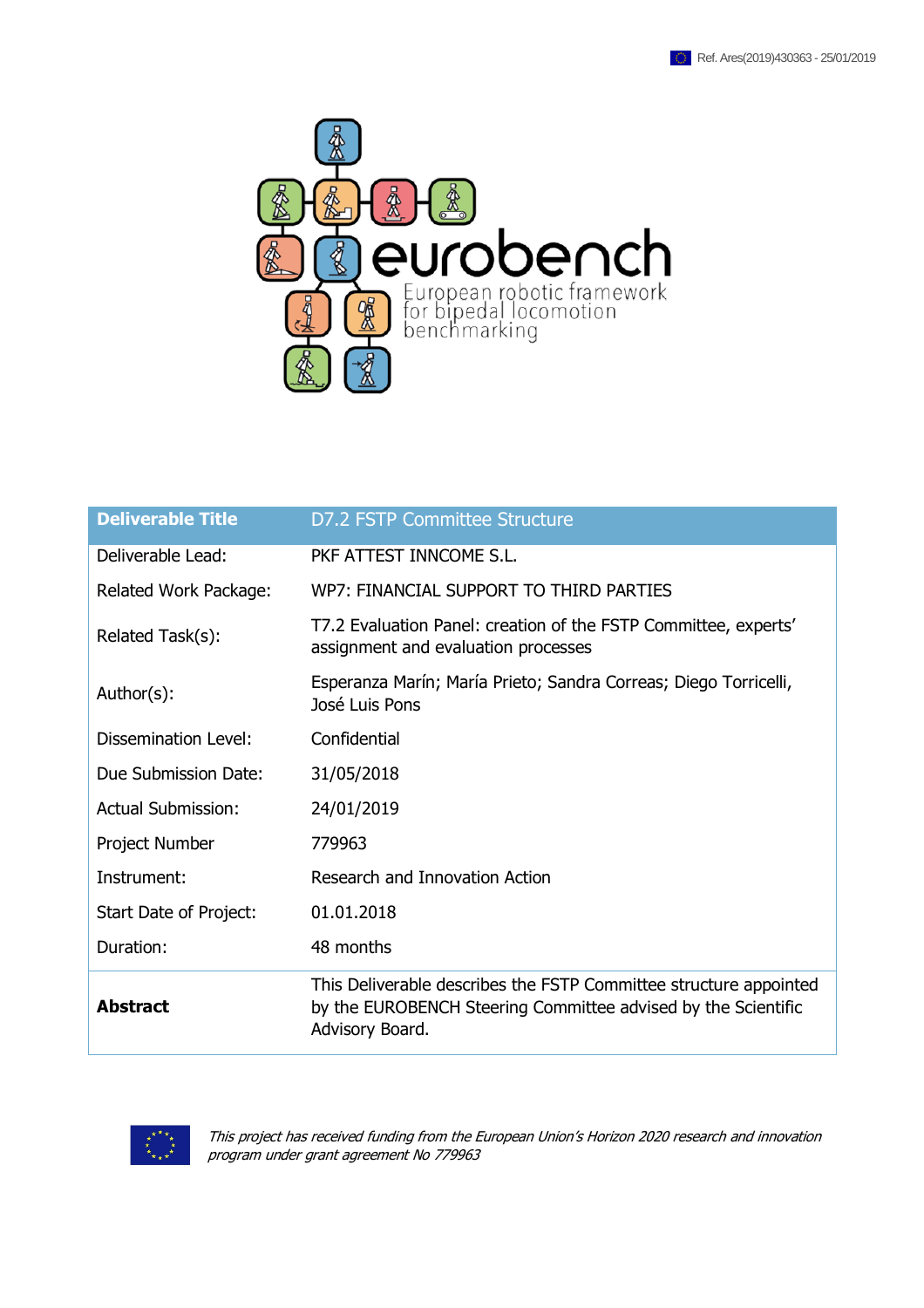

## **Versioning and Contribution History**

| <b>Version</b> | <b>Date</b> | <b>Modified by</b> | <b>Modification reason</b>                                               |
|----------------|-------------|--------------------|--------------------------------------------------------------------------|
| v.01           | 25/10/2018  | María Prieto       | <b>First Version</b>                                                     |
|                |             | Sandra Correas     |                                                                          |
|                |             | Esperanza Marín    |                                                                          |
| v.02           | 31/10/2018  | Diego Torricelli   | Names of confirmed and pending evaluators<br>included in the deliverable |
| v.03           | 08/11/2018  | Esperanza Marín    | Final version of the document prepared and                               |
|                |             | Sandra Correas     | submitted for TC's and PC's review                                       |
|                | 24/01/2019  |                    | Approval by the Coordinator                                              |





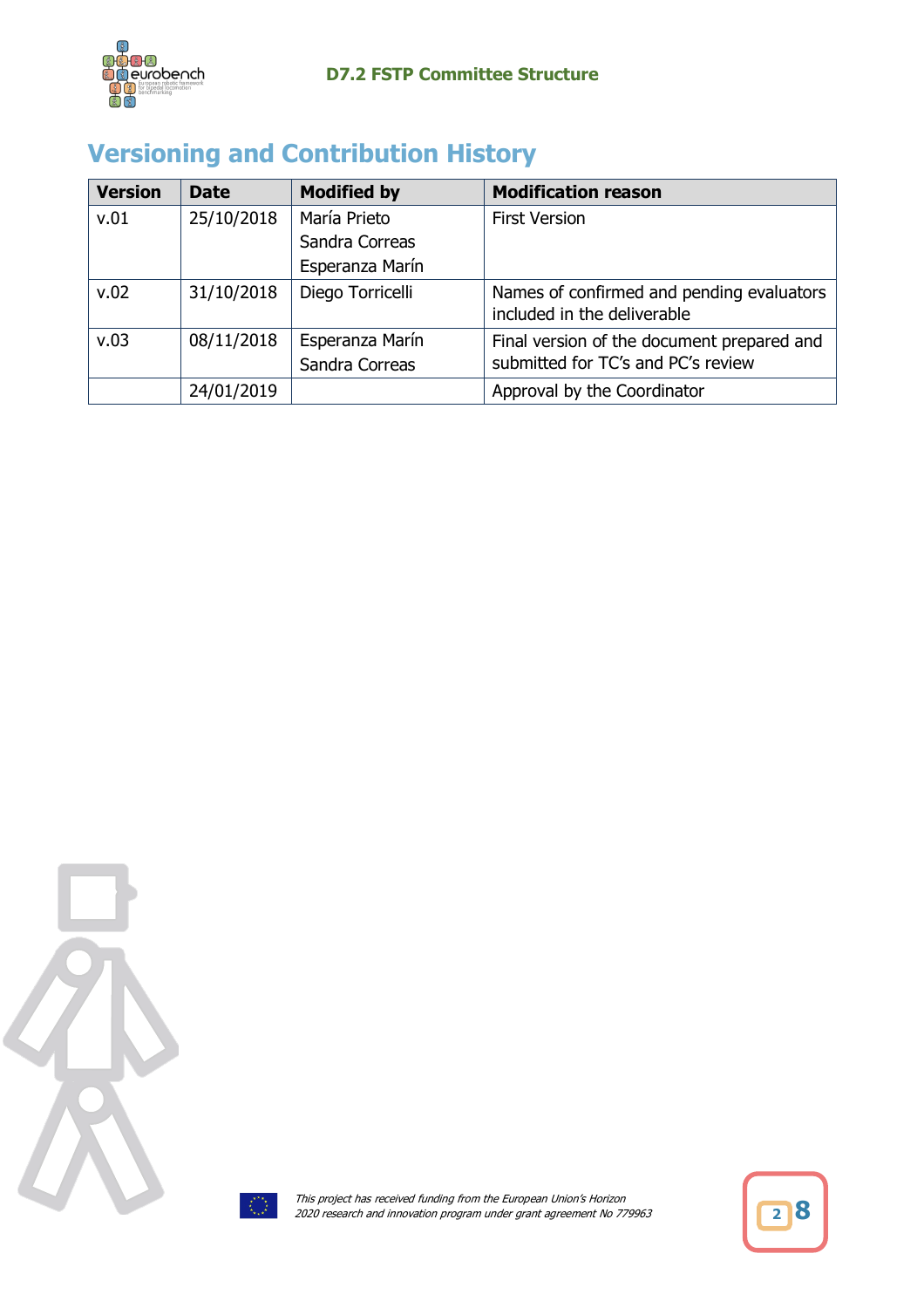# **Table of Contents**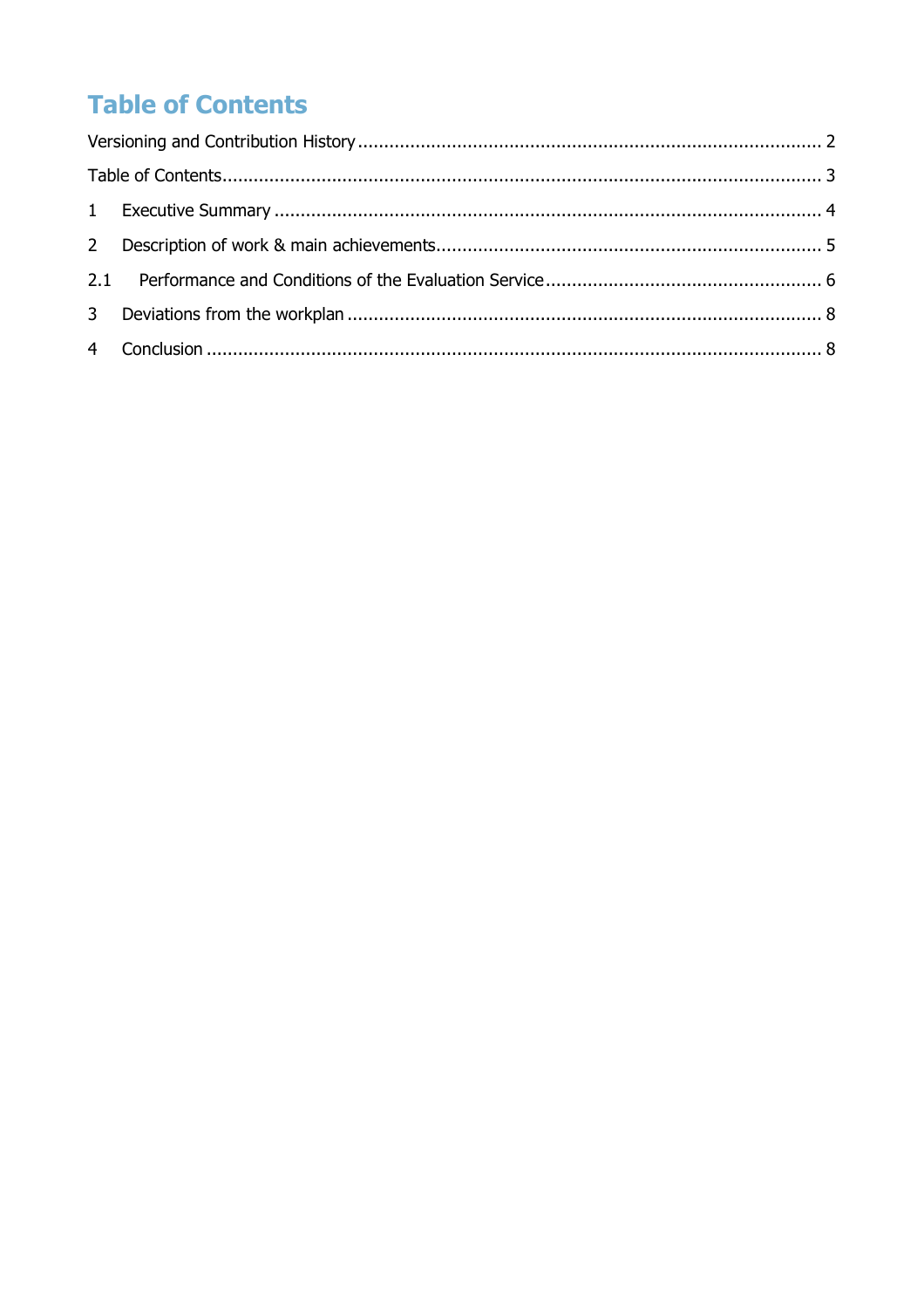

## **1 Executive Summary**

The FSTP Committee has been appointed by the EUROBENCH Steering Committee advised by the Scientific Advisory Board. Different experts have been contacted and selected according to the requirements defined during T7.1 (included in D7.1). This Deliverable describes the FSTP Committee structure.





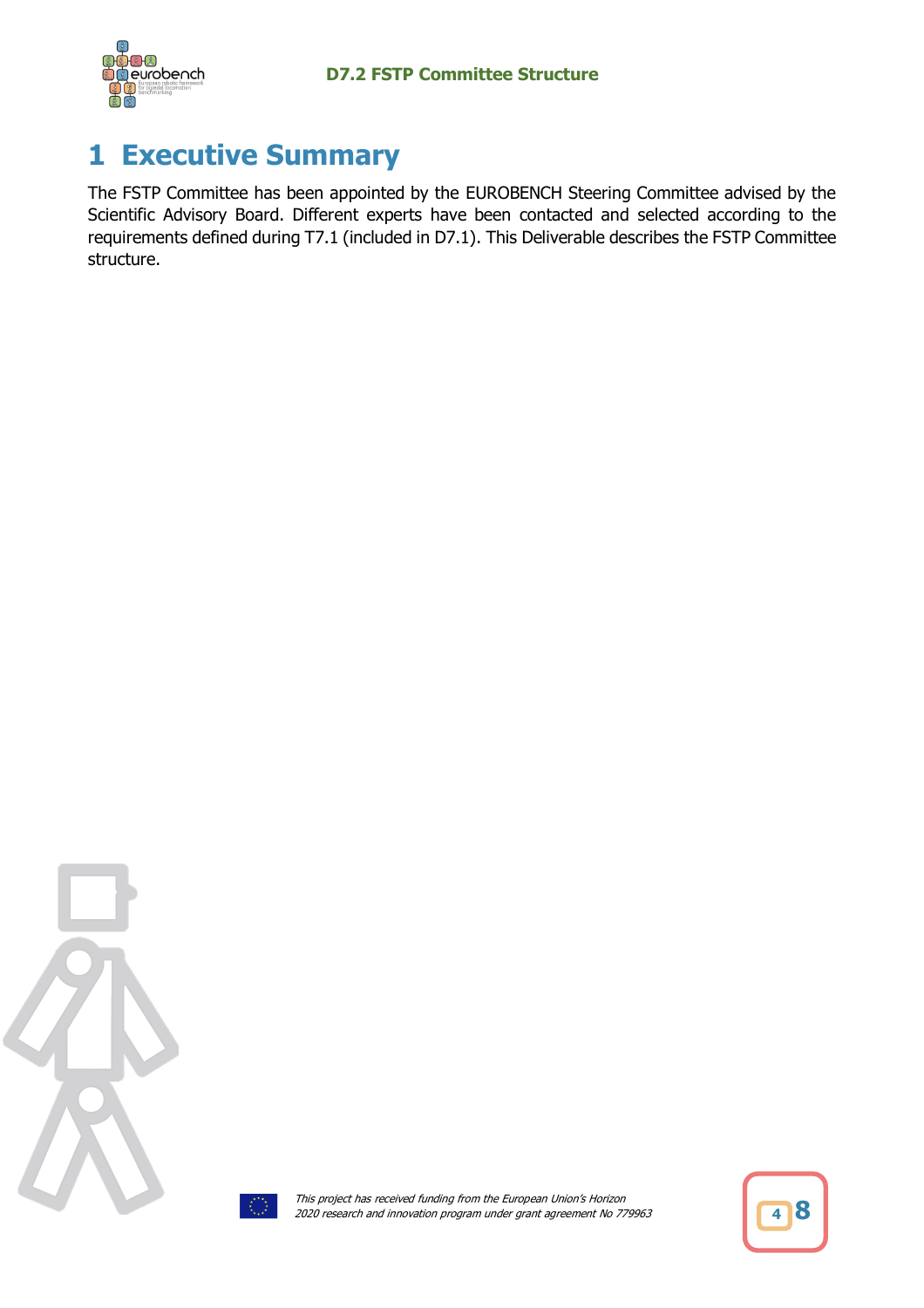

## **2 Description of work & main achievements**

As part of Task 7.2 Evaluation Panel: creation of the FSTP Committee, experts' assignment and evaluation processes aiming at providing an impartial evaluation of the proposals submitted to the FSTP-1 Action and supporting internal monitoring and guidance on the conducted activities during the evolution of the funded proposals, a FSTP Committee has been appointed by the EUROBENCH Steering Committee advised by the Scientific Advisory Board.

Different external experts have been contacted and selected according to the requirements defined during T7.1 (included in D7.1) which are:

- Area(s) of expertise: robotics, prosthetics, humanoids, biomechanics, HMI, neurorehabilitation and/or other fields of engineering closely related to the content of the Open Calls.
- Qualification: Engineering degree and at least 7 years of experience in the above-mentioned fields (if coming from industry) or PhD (if coming from academy).
- Nationality: all nationalities are eligible.

In any case, the experts are individuals from the fields of science, industry and/or with experience in the field of innovation and also with the highest level of knowledge, and who are recognised authorities in the relevant technology areas.

According to the Procedures established in D7.1, the evaluation process will be completed by external experts and internal evaluators (i.e. part of the EUROBENCH Consortium). Two experts, one member of the FSTP Committee and one among the EUROBENCH Consortium, will be assigned to each proposal for its evaluation, avoiding conflicts of interest.

To ensure fairness and impartiality, external evaluators are independent of the organisations involved in any proposal and of the EUROBENCH Consortium. In this sense, the EUROBENCH Consortium has confirmed the selection of these experts after the closure of the call, once discovered who all the proposers are, in order to avoid any risk of conflict of interest.

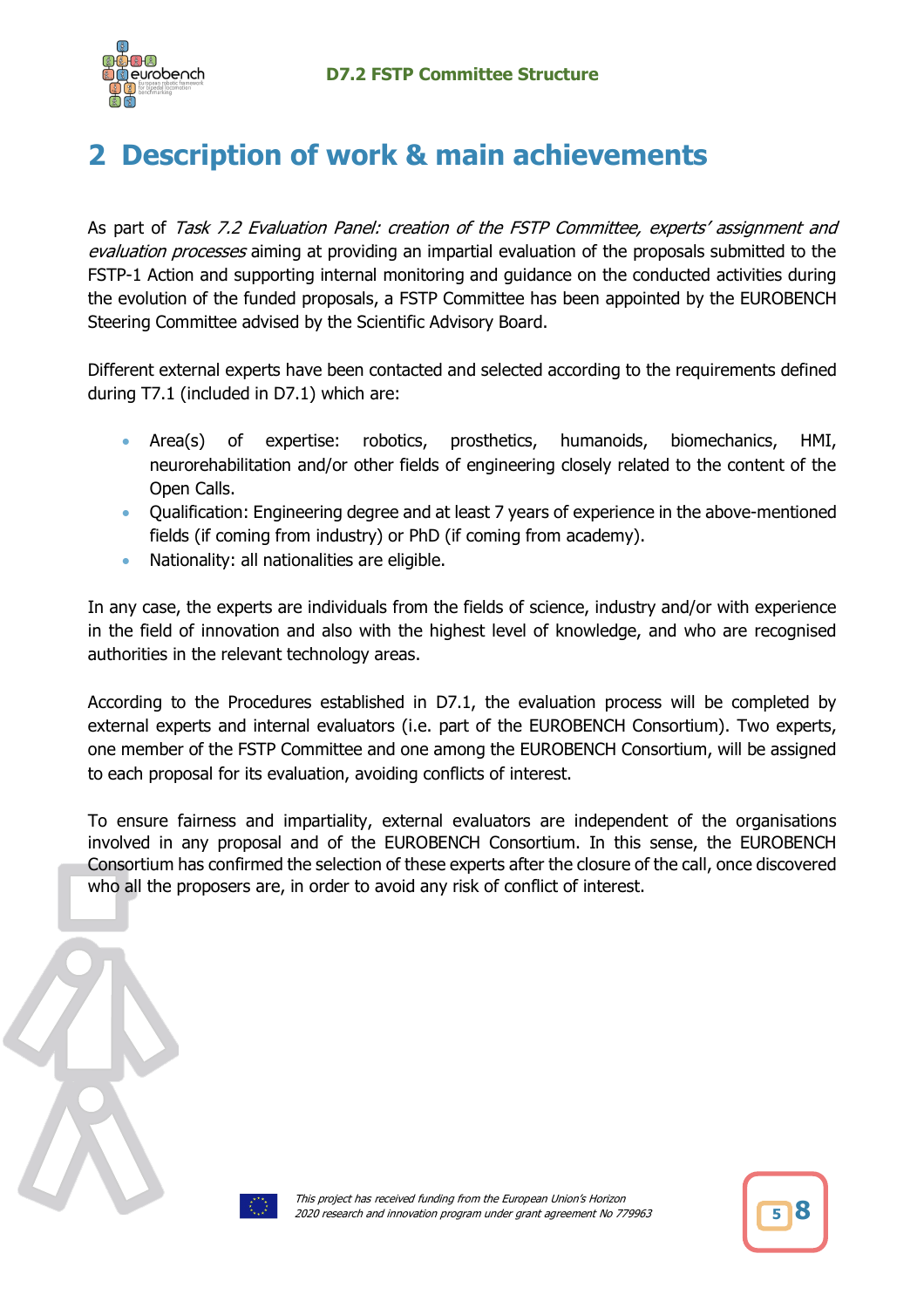

#### **2.1 FSTP Committee and internal evaluators**

The FSTP Committee structure is the following:

| #  | <b>Expert name</b>          | <b>Affiliation name</b>                   | <b>Email</b>                |
|----|-----------------------------|-------------------------------------------|-----------------------------|
| 1  | Jan Veneman                 | Hocoma                                    | jan.veneman@hocoma.com      |
| 2  | José González               | <b>Ottobock</b>                           | jose.gonzalez@ottobock.de   |
| 3  | Maximo Roa                  | <b>DLR</b>                                | Maximo.Roa@dlr.de           |
| 4  | <b>Bernd Henze</b>          | <b>DLR</b>                                | bernd.henze@dlr.de          |
| 5  | Manish Narsipura Sreenivasa | University of Wollongong                  | manishs@uow.edu.au          |
| 6  | <b>Olivier Stasse</b>       | <b>LAAS-CNRS</b>                          | ostasse@laas.fr             |
| 7  | Simona Crea                 | Sant'Anna Pisa                            | simona.crea@santannapisa.it |
| 8  | Fernando Brunetti           | Universidad Católica Ntra<br>Sra Asunción | fjbrunetti@uc.edu.py        |
| 9  | Antonio José del Ama        | Hospital Nacional de<br>Parapléjicos      | ajdela@sescam.jccm.es       |
| 10 | Anselmo Frizera Neto        | Universidade Federal do<br>Espírito Santo | frizera@ieee.com            |

Internal experts belonging to the EUROBENCH Consortium are:

| #  | <b>Expert name</b>         | <b>Affiliation name</b> | <b>Email</b>                            |
|----|----------------------------|-------------------------|-----------------------------------------|
|    | Luca Marchionni            | <b>Pal Robotics</b>     | luca.marchionni@pal-robotics.com        |
| 2  | Katja Mombaur              | <b>UHEI</b>             | katja.mombaur@iwr.uni-<br>heidelberg.de |
| 3  | Jinoh Lee                  | IIT                     | Jinoh.Lee@iit.it                        |
| 4  | Roberto Conti              | <b>IUVO</b>             | roberto.conti@iuvo.company              |
| 5  | <b>Erik Prinsen</b>        | <b>RRD</b>              | E.Prinsen@rrd.nl                        |
| 6  | Diego Torricelli           | <b>CSIC</b>             | diego.torricelli@csic.es                |
| 7  | Juan Moreno                | <b>CSIC</b>             | jc.moreno@csic.es                       |
| 8  | Carlos Pérez               | <b>ALTRAN</b>           | carlos.perezmartinez@altran.com         |
| 9  | Filipe Barroso             | <b>CSIC</b>             | filipe.barroso@cajal.csic.es            |
| 10 | <b>Anthony Remazeilles</b> | <b>TECNALIA</b>         | anthony.remazeilles@tecnalia.com        |

#### **2.2 Performance and Conditions of the Evaluation Service**

The external evaluation will be paid (90€ per proposal, and 5 proposals as the minimum). The internal evaluators will not receive any contribution since such tasks are part of their activities in the EUROBENCH Project.

The individual evaluation will be completed between the  $20<sup>th</sup>$  of November and  $7<sup>th</sup>$  of December. Once the individual evaluation is completed, the consensus phase begins. The experts will use the online platform and its consensus blog to:



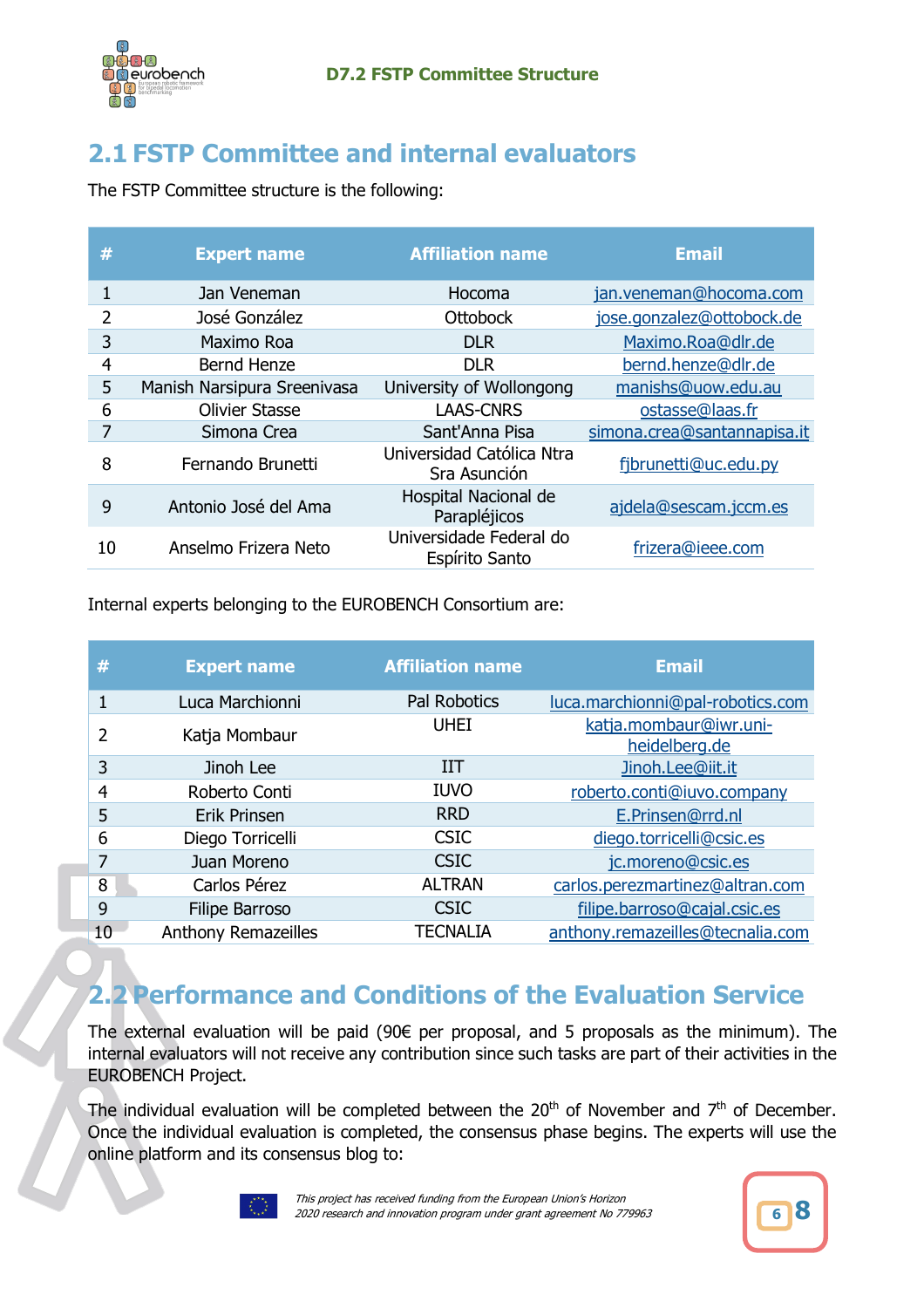

- discuss the evaluation of each proposal, or
- set a Skype call with the other assigned expert.

A consensus report will be the results of this phase (deadline:  $14<sup>th</sup>$  of December).

These conditions as well as other terms of the Service are included in a "Contract for Work and Services" that will be sent to the external evaluators as soon as the proposals have been assigned, together with the following documents:

- Manual for the Evaluation of Proposals on the Open Calls Platform (annex 2 of the contract),
- List of proposals assigned (annex 3 of the contract),
- A declaration of impartiality and confidentiality, and
- A questionnaire to ensure there are acting as individuals

Internal evaluators will need to sign the declaration of impartiality and confidentiality and the list of proposals assigned.

Concretely, the services specified in the contract are:

#### **(1)Evaluation of the assigned Proposals**

In detail, the Services will cover the following activities:

- 1. **assess the proposal** on the basis of the evaluation criteria set in Section 4.2 of the Guide for Applicants (http://eurobench2020.eu/wp-content/uploads/2018/07/FSTP-1-Guide-for-Applicants.pdf)
- 2. **provide comments for each criterion** and score them between 0 (poor) and 5 (excellent) according to the definitions defined in Section 4.2 of the Guide for Applicants (http://eurobench2020.eu/wp-content/uploads/2018/07/FSTP-1-Guide-for-Applicants.pdf)
- 3. **fill out the template or web form** for individual evaluation as indicated in **Annex 2 – Manual for the Evaluation of Proposals on the Open Calls Platform** for all the proposals assigned to the expert;
- 4. **active contribution in the consensus-finding phase**, together with the other evaluator of each proposal.

Additionally, internal experts will be also appointed as Rapporteurs including the following activities:

#### **(2)Rapporteur**

- 1. **Leading the consensus phase**, i.e. communication and discussion with the external evaluator assigned to the proposal, through the Consensus Blog for all the proposals assigned to the expert, as indicated in the **Annex 2 – Manual for the Evaluation of Proposals on the Open Calls Platform**.
- 2. **Fill out the consensus report** (web form) to be submitted according to the results of the consensus-finding phase as indicated in **Annex 2 – Manual for the Evaluation of Proposals on the Open Calls Platform** for all the proposals assigned to the expert.